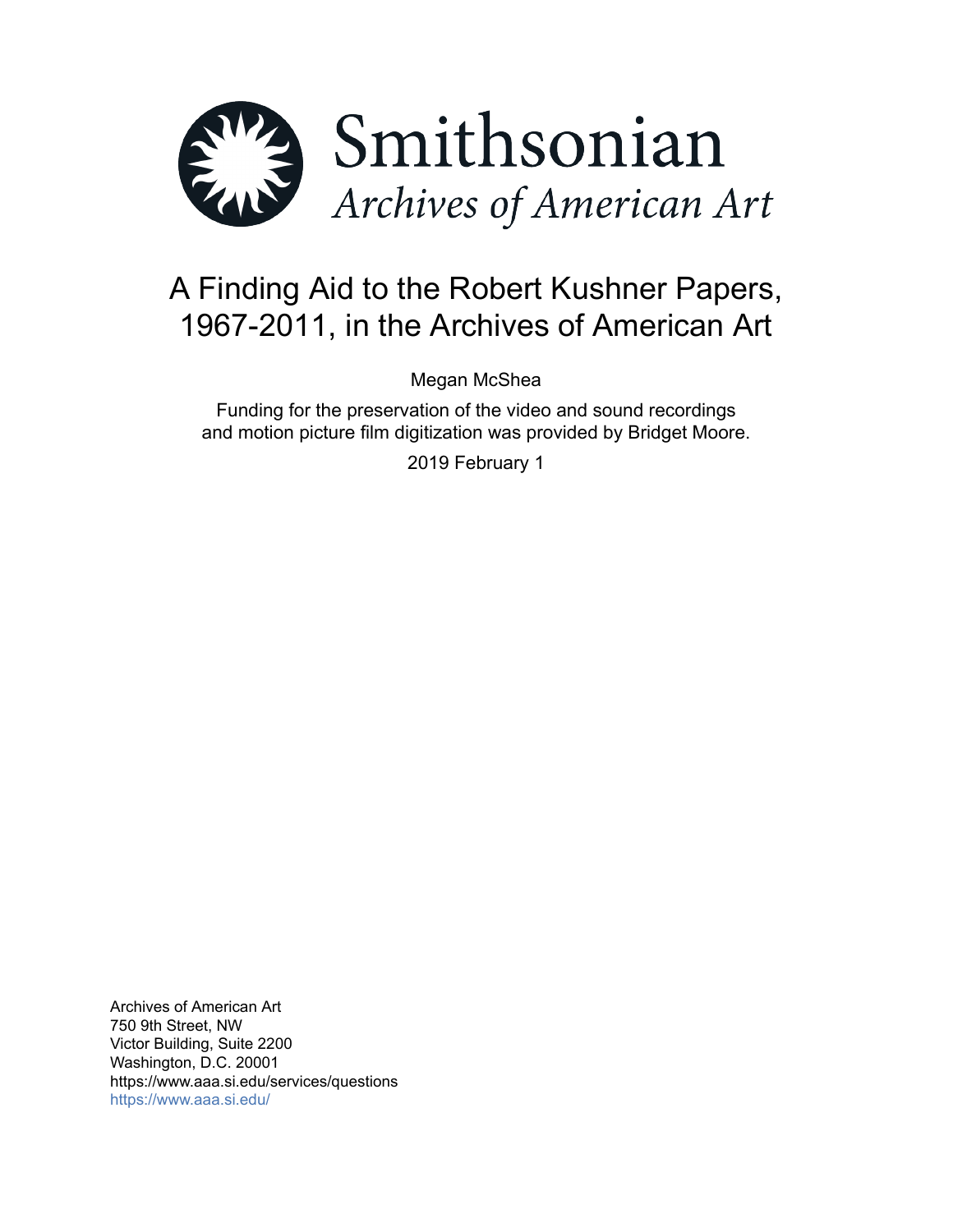# **Table of Contents**

<span id="page-1-0"></span>

| Series 2: Video Documentation and Exhibition Proposal, 1988-2002 8 |  |
|--------------------------------------------------------------------|--|
|                                                                    |  |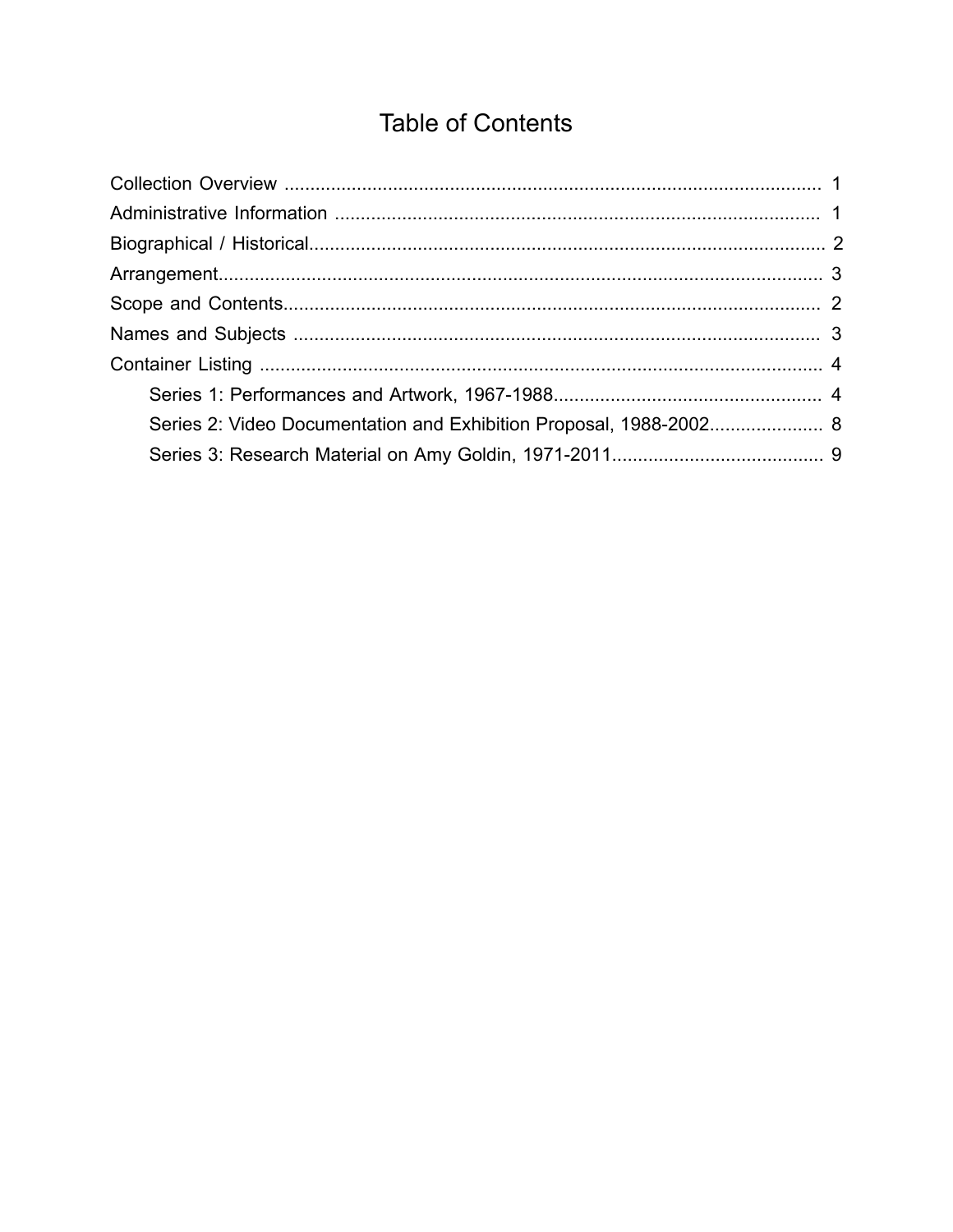# <span id="page-2-0"></span>**Collection Overview**

| <b>Repository:</b> | Archives of American Art                                                                                                                                                                                                                                                                                                                                   |
|--------------------|------------------------------------------------------------------------------------------------------------------------------------------------------------------------------------------------------------------------------------------------------------------------------------------------------------------------------------------------------------|
| Title:             | Robert Kushner papers                                                                                                                                                                                                                                                                                                                                      |
| Date:              | 1967-2011                                                                                                                                                                                                                                                                                                                                                  |
| Identifier:        | AAA.kushrobe                                                                                                                                                                                                                                                                                                                                               |
| Creator:           | Kushner, Robert, 1949-                                                                                                                                                                                                                                                                                                                                     |
| Extent:            | 4.6 Linear feet                                                                                                                                                                                                                                                                                                                                            |
| Language:          | English.                                                                                                                                                                                                                                                                                                                                                   |
| Summary:           | The papers of the artist Robert Kushner measure 4.6 linear feet and<br>date from 1967 to 2011. The collection documents primarily the early<br>career of Robert Kushner through performance videos and other media<br>artworks, correspondence, notes, lab records, inventories, an exhibition<br>proposal, and subject files regarding critic Amy Goldin. |

# <span id="page-2-1"></span>**Administrative Information**

### Acquisition Information

Donated 2013 by Robert Kushner.

### Available Formats

All of the sound recordings and moving image materials in the collection were digitized for preservation and research access in 2018 and are available in the Archives' Washington, D.C. and New York, N.Y. research centers.

### Processing Information

The collection was processed to a preliminary level by Joy Weiner in 2014. Motion picture film was inspected and re-housed during a motion picture film preservation assessment project in 2016. All sound recordings and moving image material were digitized for preservation and access in 2018 with funding provided by Bridget Moore. The preservation of the video recordings used the original video reels and videocassettes as sources as much as possible, but in some cases duplicate tapes re-mastered from the originals in 1988 or 1999 were found to be in better condition than the original recordings. In such cases, duplicate tapes were used as sources for the new digital preservation masters. Legacy re-mastered tapes that were not used as sources for preservation were removed from the collection, leaving the digitized original recording as the authoritative archival record of the event. Paper documentation of the analog re-mastering projects is found in Series 2. Regardless of the source's generation, digital preservation and access copies now exist for all the unique content found among the original and duplicate tapes.

### Preferred Citation

Robert Kushner papers, 1967-2011. Archives of American Art, Smithsonian Institution.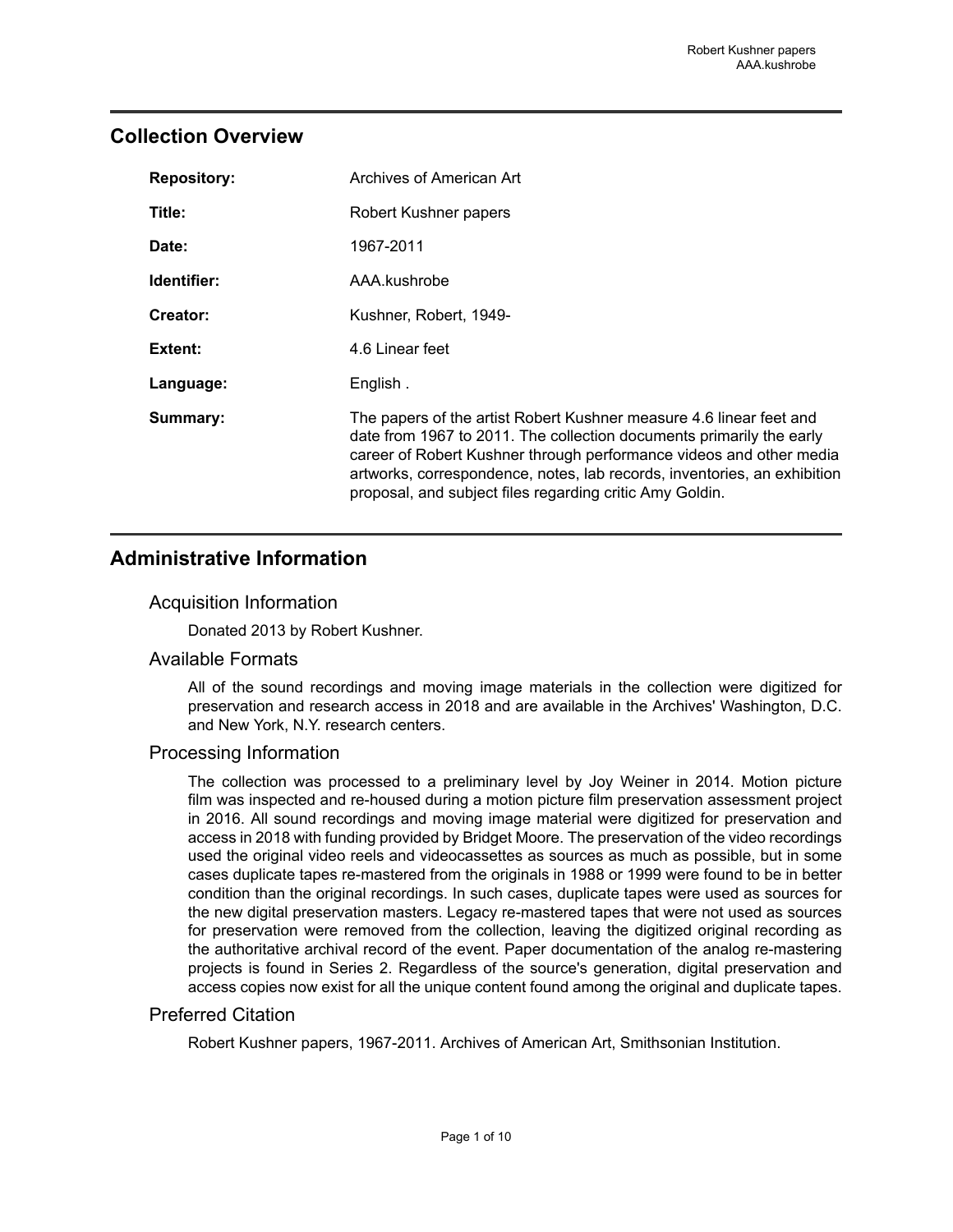### **Restrictions**

Use of original papers requires an appointment and is limited to the Archives' Washington, D.C. Research Center.

# <span id="page-3-0"></span>**Biographical / Historical**

Robert Kushner (1949- ) is a New York, N.Y.-based painter of the Pattern and Decoration movement and an installation artist who began his career as a performance artist.

Kushner was born in Pasadena, California in 1949 and studied visual arts at the University of California at San Diego, La Jolla in the late 1960s and early 1970s. Kushner met and worked closely with the critic Amy Goldin at UCSD, and his work was strongly influenced by her scholarship and thinking about non-Western visual cultures, particularly regarding Islamic decorative art.

Kushner began his work with fashion, costume, and performance in the early 1970s in New York City. He performed and exhibited in the many SOHO art spaces that emerged at that time supporting avant garde and experimental art, such as the 98 Greene Street Loft, the Kitchen, The Clocktower, St. Mark's Church, and Paula Cooper Gallery. The work evolved from the creation of soft sculptures using found materials, to the creation of costumes and fashion "lines" with nontraditional materials, including fresh food, which he presented in the performance genres of pageants and fashion shows, using models to exhibit his works before live audiences. In 1973, art dealer Holly Solomon became a champion of his work. He was a founding member of the Pattern and Decoration movement beginning in the mid-1970s, and his performance, costume, and paintings are strongly associated with that movement.

Kushner has exhibited his work widely, with major exhibitions at the Whitney Museum of American Art, the Brooklyn Museum of Art, and the Philadelphia Institute of Contemporary Art. Kushner's work is included in the permanent collections of the Brooklyn Museum, the Metropolitan Museum of Art, the Museum of Modern Art, the Philadelphia Museum of Art, the San Francisco Museum of Modern Art, the Whitney Museum of American Art, and the National Gallery of Art, among many others. He is represented in New York by the DC Moore Gallery.

# <span id="page-3-1"></span>**Scope and Contents**

The papers of the artist Robert Kushner measure 4.6 linear feet and date from 1967 to 2011. The collection documents primarily the early career of Robert Kushner through performance videos, other media artworks, correspondence, notes, lab records, inventories, an exhibition proposal, and subject files regarding critic Amy Goldin.

Performances and artworks comprise the bulk of the collection and include video recordings, sound recordings, and motion picture films documenting works by Robert Kushner created between circa 1967 and 1982. Most of the video footage documents live performances of Kushner's pageants and fashion shows that took place between 1972 and 1981, primarily in art spaces in the SOHO district of New York City. In addition to live performance documentation, videos and films include four moving image artworks, recorded music used in performances, and publicity including a television news magazine segment featuring Kushner and his edible costumes. Paper documentation of Kushner's video recordings includes correspondence, notes, lab records, performance programs, edit worksheets, and inventories of Kushner's performance videos. An exhibition file contains documentation of the development of a proposed exhibition from 1999-2000 entitled "Pret-a-porter: Robert Kushner, performance and fashion, 1970-1980."

Subject files compiled by Robert Kushner regarding critic Amy Goldin (1926-1978), Kushner's former teacher and close friend, contain mainly photocopies and a few original documents. Included are published and unpublished writings, letters to and from Goldin, photographs, and biographical material. A small amount of original primary sources related to Goldin are also found.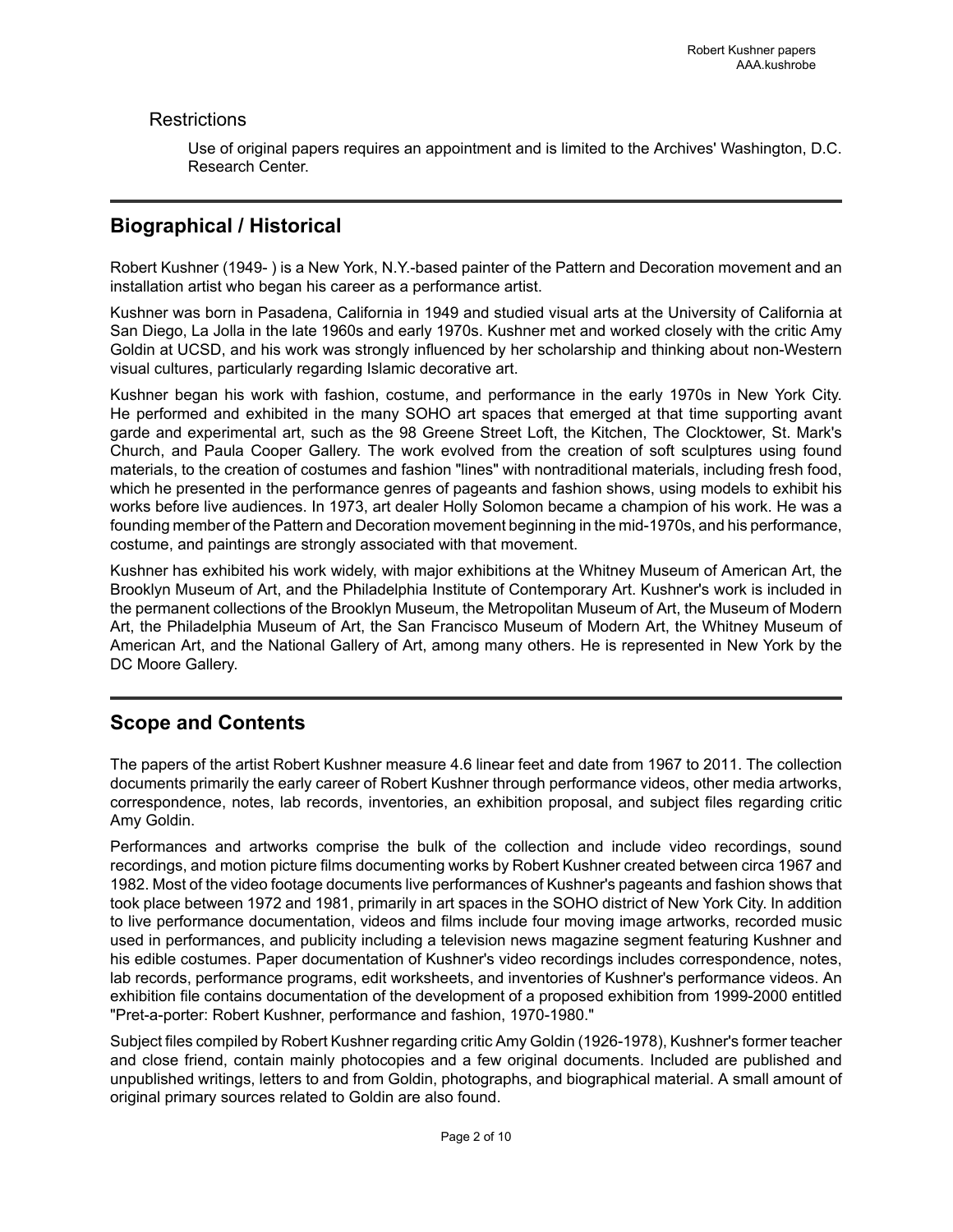# <span id="page-4-0"></span>**Arrangement**

Collection is arranged in 3 series:

- Series 1: Performances and Artwork, 1967-1988 (Boxes 1-4, FC 6-7; 3.7 linear feet)
- Series 2: Video Documentation and Exhibition Proposal, 1988-2002 (Box 4; 0.2 linear feet)
- Series 3: Research Material on Amy Goldin, 1971-2011 (Boxes 4-5; 0.7 linear feet)

# <span id="page-4-1"></span>Names and Subject Terms

This collection is indexed in the online catalog of the Smithsonian Institution under the following terms:

Subjects:

Painters -- New York (State) -- New York Pattern and decoration (Art movement) Performance artists -- New York (State) -- New York

Types of Materials:

Sound recordings Video recordings

Names:

98 Green St. Loft Clocktower Gallery Goldin, Amy Kitchen, The Paula Cooper Gallery Solomon, Holly St. Mark's Church in-the-Bowery (New York, N.Y.)

#### Places:

SoHo (New York, N.Y.)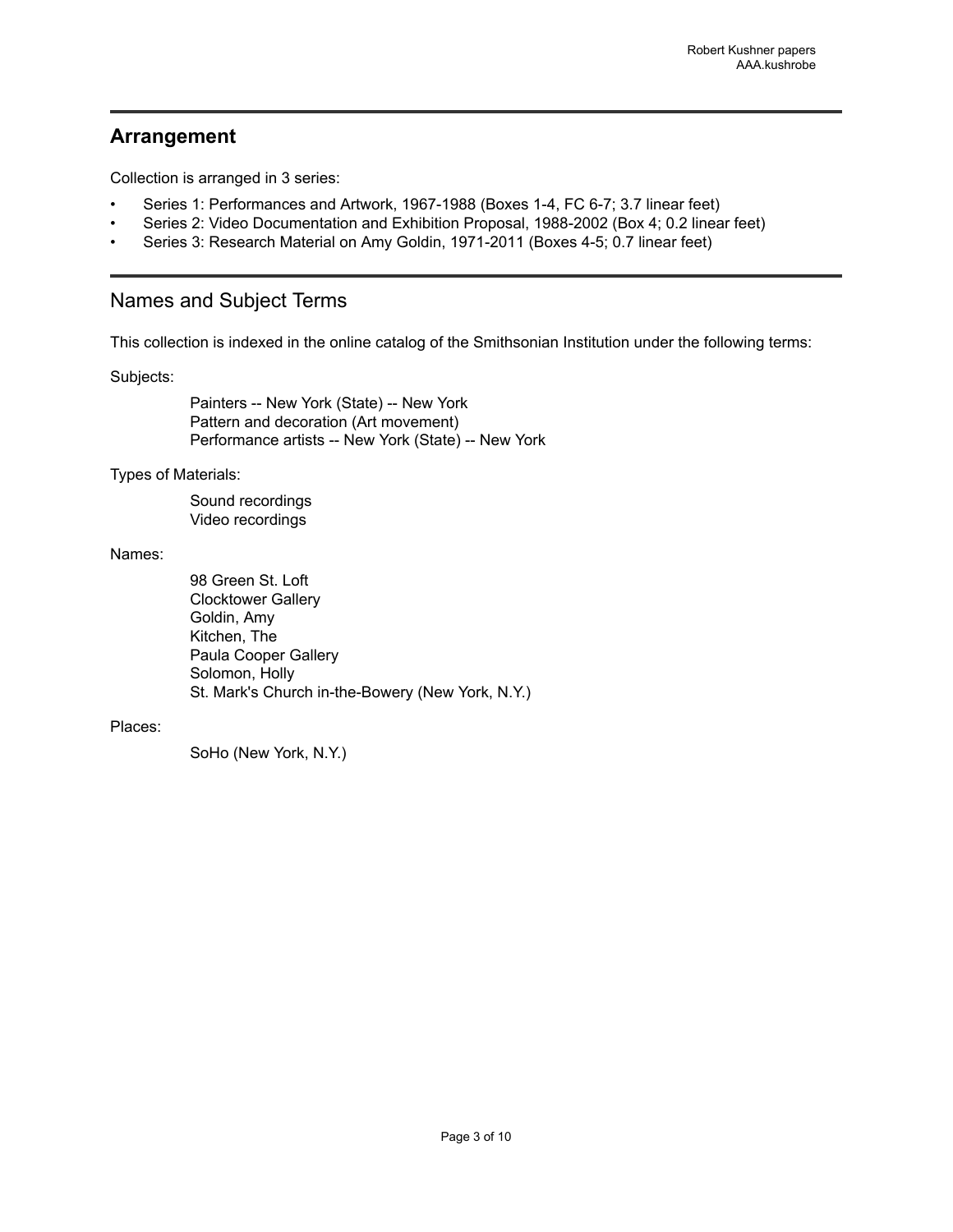# <span id="page-5-0"></span>**Container Listing**

### <span id="page-5-1"></span>Series 1: Performances and Artwork , 1967-1988

#### *3.7 Linear feet (Boxes 1-4, FC 6-7)*

Scope and Contents: This series includes video recordings, sound recordings, and motion picture films documenting works by Robert Kushner created between circa 1967 and 1982. Most of the video footage documents live performances of Kushner's pageants and fashion shows that took place between 1972 and 1981 at The Kitchen, 98 Greene Street Loft, Holly Solomon Gallery, Paula Cooper Gallery, Minnesota College of Art and Design, and the Mandeville Galleryat the Universityof California, San Diego. Worksentitled"Robert Kushner and Friends Eat Their Clothes" (1972-1973), "Winter and Spring Lines" (1973-1974), and "Persian Line" (1974-1976) have multiple performances with video documentation in the series.

> In addition to performances, the series includes four moving image artworks: a short animated film called "Repetition of a Theme," a live action film called "Greeting" featuring Kushner with Ellen Saltonstall, and short videos entitled "New York Hat Line," directed by David Weinrib, and "Sentimental Fables (I)." A second iteration of Sentimental Fables was performed with live music before an audience in 1981 at the Museum of Modern Art.

> Also found are 6 sound recordings of music used in performances including "Persian Line," "One Size Fits All," and "Layers." One reel is labeled "Traveling" and also contains recorded music. A 1973 television broadcast program called "You wear what you eat" for the series *AM New York* features Kushner demonstrating his wearable artworks and being interviewed. Also found is a compilation video for the Kitchen's 1974-1975 season that includes a clip from Kushner's "Persian Line."

Available All of the video, film and sound recordings have been digitized for research access.

### Formats:

Arrangement: Paper documentation related to the content of the video and film in this series is found in Series 2. Arrangement of this series is chronological within three subseries:

- Series 1.1: Performances and Artworks
- Series 1.2: Recorded Music Used in Performances
- Series 1.2: Publicity

### 1.1: Performances and Artwork

| Item FC 6         | "Repetition of a Theme", circa 1967<br>1 Film reel (super 8 mm)<br>Stop-motion animation film created with C. Stephens<br>Notes:           |
|-------------------|--------------------------------------------------------------------------------------------------------------------------------------------|
| Box 1, Folder 2   | "Man's Triumph over Nature", 1972 September<br>1 Videoreels (1/2 inch)<br>Performance at the University of California, San Diego<br>Notes: |
| Box 1, Folder 3-4 | "Robert Kushner and Friends Eat Their Clothes", 1972 December                                                                              |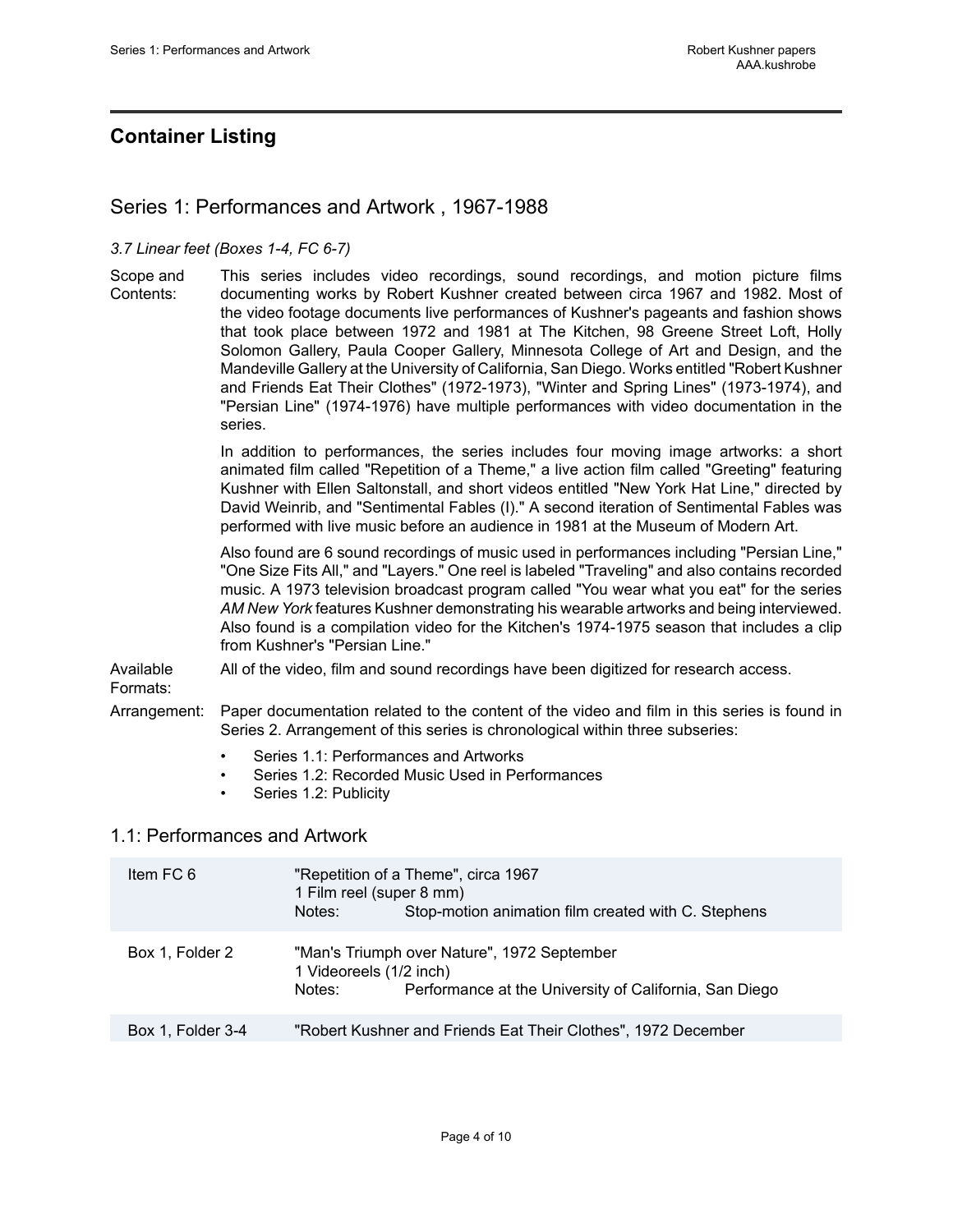|  |                   | 1 Videoreels (1/2 inch)<br>Notes:                            | 1 Videocassettes (BetacamSP)<br>Performance at The Kitchen. Digitized from BetacamSP<br>duplicate created in 1999 due to condition of original video reel.                                                                                                                                                                                                                                                                                                                                      |
|--|-------------------|--------------------------------------------------------------|-------------------------------------------------------------------------------------------------------------------------------------------------------------------------------------------------------------------------------------------------------------------------------------------------------------------------------------------------------------------------------------------------------------------------------------------------------------------------------------------------|
|  | Box 1, Folder 5   | 1 Videoreels (1/2 inch)                                      | "The Winter and Spring Lines," Model Warmup, 1973 December 20                                                                                                                                                                                                                                                                                                                                                                                                                                   |
|  | Box 1, Folder 6-9 | performance)<br>Notes:                                       | "The Winter and Spring Lines," Performance, 1973 December 20<br>1 Videoreels (1/2 inch) (original)<br>1 Videocassettes (BetacamSP) (duplicate)<br>2 Videoreels (1/2 inch) (vintage duplicates; 1 tape is labeled 1974, but content<br>is a poor quality duplicate of the original recording of the 20 December, 1973<br>Performance at Paula Cooper Gallery. Digitized from<br>BetacamSP duplicate created in 1999 due to poor condition of<br>original video reel and vintage duplicate reels. |
|  | Box 1, Folder 10  | 1 Videocassettes (U-matic)<br>Notes:                         | "The Winter and Spring Lines," Edited Master with Titles, 1988<br>Titles and credits added to December 20, 1973 recording in<br>1988.                                                                                                                                                                                                                                                                                                                                                           |
|  | Box 2, Folder 1   | 2 Videoreels (1/2 inch)<br>Notes:                            | "Masque of Monuments (Rocks and Water)", 1973 February<br>Performance at 98 Greene Street Loft. This event was recorded<br>on two cameras simultaneously; tapes are labeled camera A<br>and camera B.                                                                                                                                                                                                                                                                                           |
|  | Item FC 7         | "Greeting", circa 1974<br>1 Film reel (super 8 mm)<br>Notes: | Filmed performance with Robert Kushner and Ellen Saltonstall                                                                                                                                                                                                                                                                                                                                                                                                                                    |
|  | Box 2, Folder 3-4 | Notes:                                                       | "Persian Line," Rehearsal, 1974 December<br>1 Videoreels (1/2 inch) (original)<br>1 Videocassettes (U-matic) (duplicate)<br>Digitized from a U-matic videocassette duplicate created in<br>1988 due to the condition of the original video reel. Also found<br>on this videocassette is the 1988 edited master with titles of<br>the November 1976 performance of the Persian Line, described<br>below.                                                                                         |
|  | Box 2, Folder 5-7 | Notes:                                                       | "Persian Line," Performance, 1975 January 18<br>2 Videoreels (1/2 inch) (original)<br>1 Videoreels (1/2 inch) (vintage duplicate)<br>Performance at The Kitchen. This event was recorded on two<br>cameras simultaneously, one shooting color and the other black<br>and white, but very litle of the color signal has survived, and the<br>quality of the black and white original tape is superior.                                                                                           |
|  | Box 2, Folder 8-9 |                                                              | "Persian Line, Part 2," Performance, 1976 March 14                                                                                                                                                                                                                                                                                                                                                                                                                                              |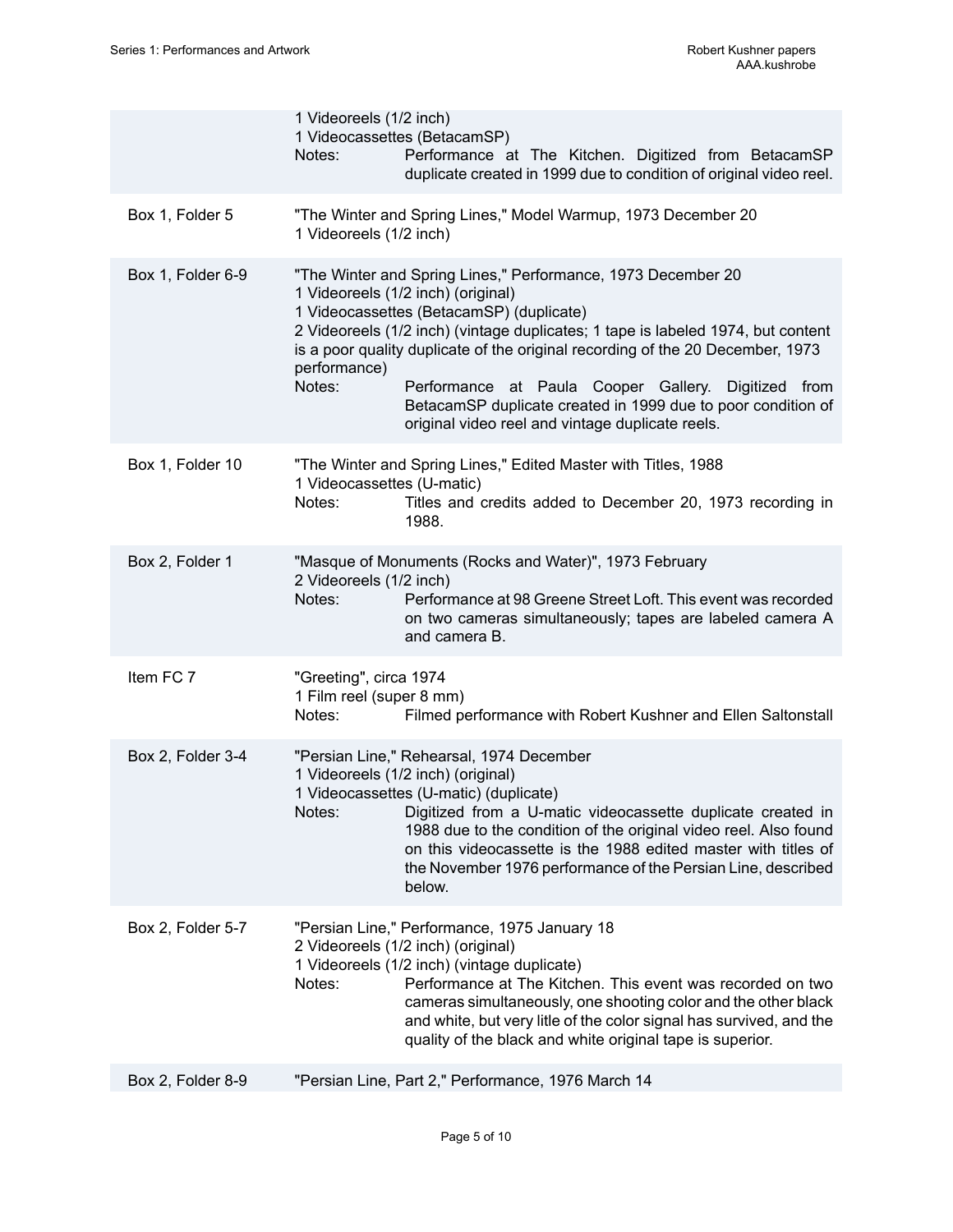|                   | 1 Videoreels (1/2 inch) (original)<br>1 Videocassettes (BetacamSP) (duplicate)<br>Performance at Holly Solomon Gallery. Digitized from<br>Notes:<br>BetacamSP duplicate created in 1999 due to condition of<br>original video reel. |
|-------------------|-------------------------------------------------------------------------------------------------------------------------------------------------------------------------------------------------------------------------------------|
| Box 2, Folder 10  | "Persian Line, Part 2," Edited Master with Titles, 1988<br>1 Videocassettes (U-matic)<br>Titles and credits added to March 14, 1976 recording in 1988.<br>Notes:                                                                    |
| Box 3, Folder 1   | "Persian Line," Performance, 1976 November<br>1 Videoreels (1/2 inch) (original)<br>Performance at the Minnesota College of Art and Design.<br>Notes:                                                                               |
| Box 3, Folder 2   | "Persian Line," Performance, Edited Master with Titles, 1988<br>Content is found on the same tape as the duplicate<br>Notes:<br>videocassette of the "Persian Line" Rehearsal of December<br>1974.                                  |
| Box 3, Folder 3   | "That Kushner Look - One Size Fits All", 1977 January 20<br>1 Videocassettes (U-matic)<br>Notes:<br>Performance held at Mandeville Gallery, University of<br>California, San Diego.                                                 |
| Box 3, Folder 4   | "New York Hat Line", 1978<br>1 Videocassettes (U-matic) (labeled "Weinrib Hats")                                                                                                                                                    |
| Box 3, Folder 5-6 | "Layers", 1978 October 25<br>3 Videocassettes (U-matic)                                                                                                                                                                             |
| Box 3, Folder 7   | "Sentimental Fables," Performance for Video, 1980 April 12<br>1 Videocassettes (U-matic)                                                                                                                                            |
| Box 3, Folder 8   | "Sentimental Fables," Live Performance, 1981 November 19<br>1 Videocassettes (VHS)<br>Performance at the Museum of Modern Art<br>Notes:                                                                                             |
|                   |                                                                                                                                                                                                                                     |

# 1.2: Recorded Music Used in Performances

| Box 3, Folder 9  | Music for "The Persian Line" Performance, 1975<br>2 Sound tape reels                                        |
|------------------|-------------------------------------------------------------------------------------------------------------|
| Box 3, Folder 10 | Music for "The Persian Line, Part 2" Performance, 1976<br>1 Sound tape reel<br>Notes:<br>Contains cue sheet |
| Box 3, Folder 11 | Music for "Persian Line" Performance, 1976<br>1 Sound tape reel (Box is labeled "Berlin Persian Line Duet") |
| Box 4, Folder 1  | Music for "That Kushner Look - One Size Fits All", 1977                                                     |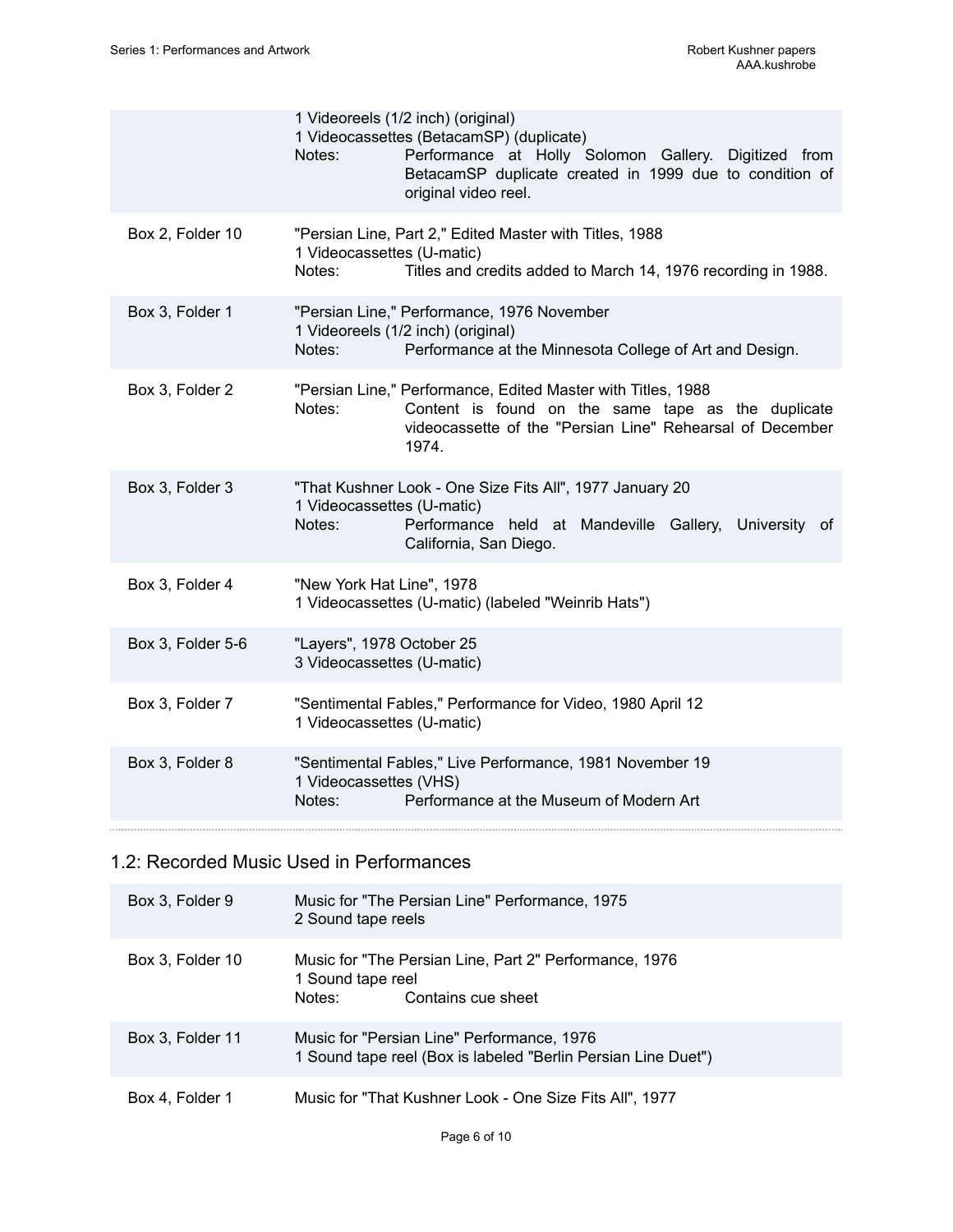|                   | 1 Sound tape reel                                                                                                                                                                                                                                                       |
|-------------------|-------------------------------------------------------------------------------------------------------------------------------------------------------------------------------------------------------------------------------------------------------------------------|
| Box 4, Folder 2   | Music for "Layers" Performance, 1978<br>1 Sound tape reel<br>Notes:<br>Contains cue sheets                                                                                                                                                                              |
| Box 4, Folder 3   | Music for "Layers" Performance, 1978 September<br>1 Sound tape reel (Labeled "Layers duet")<br>Contains cue sheeet<br>Notes:                                                                                                                                            |
| Box 4, Folder 4   | Unidentified sound recording, 1982 February 25-26<br>1 Sound tape reel (Labeled "Traveling")                                                                                                                                                                            |
| 1.3: Publicity    |                                                                                                                                                                                                                                                                         |
| Box 4, Folder 5-6 | "You wear what you eat," segment on AM New York television series, 1973<br>July 30<br>1 Videoreels (1/2 inch) (original)<br>1 Videocassettes (U-matic) (duplicate)<br>Digitized from U-matic copy created in 1988 due to condition of<br>Notes:<br>original video reel. |
| Box 4, Folder 7   | Kitchen Promotional Video, 1974-1975 Season, circa 1995<br>1 Videocassettes (VHS)                                                                                                                                                                                       |

*Return to Table of [Contents](#page-1-0)*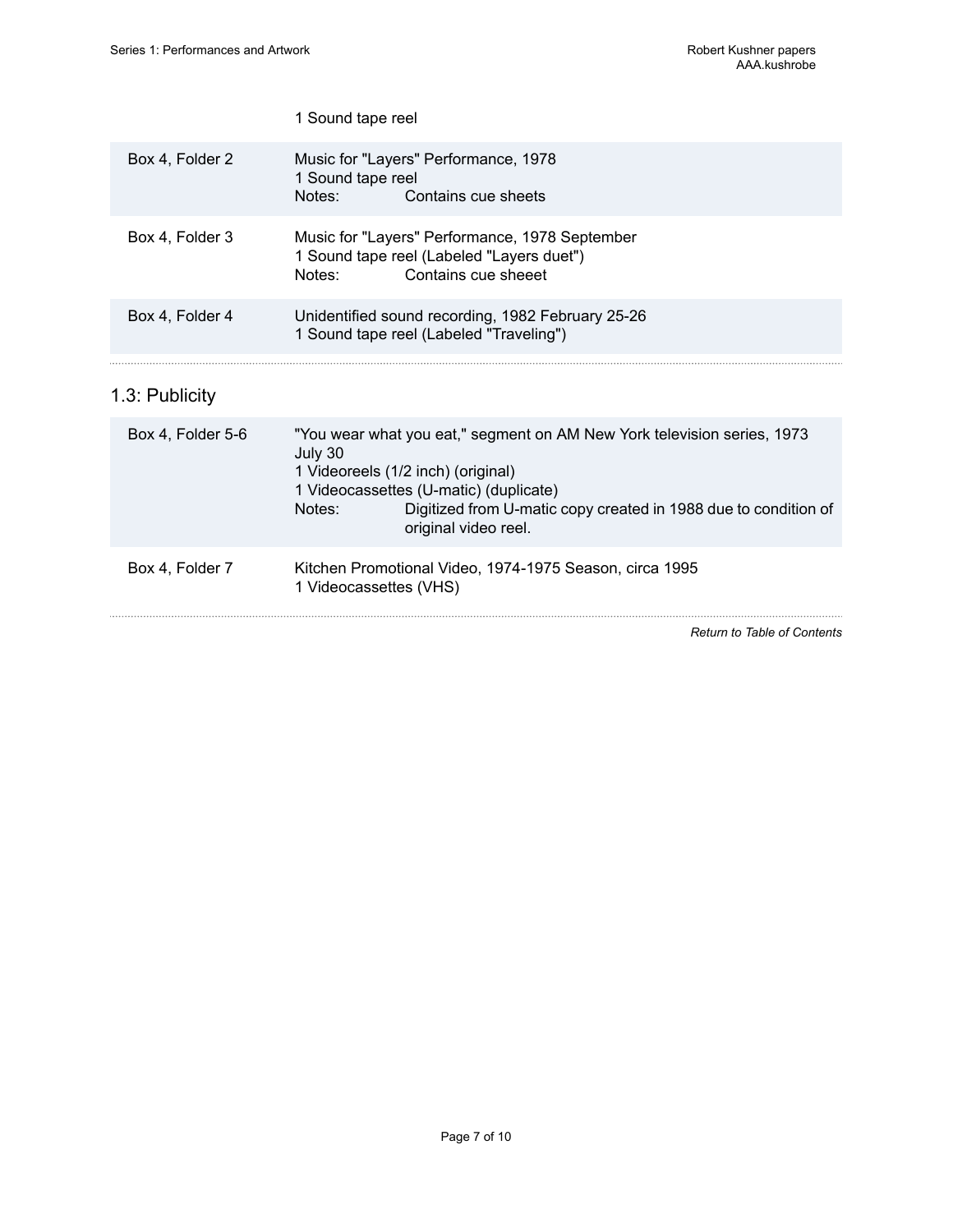# <span id="page-9-0"></span>Series 2: Video Documentation and Exhibition Proposal, 1988-2002

#### *0.2 Linear feet (Box 4)*

Scope and Contents: Documentation of Kushner's video recordings includes correspondence, notes, lab records, and inventories of Kushner's performance videos. Notes, correspondence, and photocopies of original event programs are found among records related to work performed by Carlota Schoolman in 1988 to restore Kushner's original video recordings and create edited masters and highlight compilation reels. Her notes include detailed content lists and credits for some pieces, as well as documentation of their work at that time. Also found are records of the video conservation work performed in 1999 by Dara Meyers-Kingsley of Vidipax on six of the original video recordings in preparation for a proposed exhibition she planned with Catherine Morris. Videos duplicated by Schoolman and Meyers-Kingsley are found in series 1.

> A file documenting a proposed exhibition of Kushner's performance works includes a statement by Kushner about the evolution of his work, a brief biography of Kushner, an exhibition proposal by the curators, and notes and correspondence related to the proposed exhibition, which was entitled "Pret-a-porter: Robert Kushner, performance and fashion, 1970-1980."

| Box 4, Folder 8 | Video Notes and Inventories by Carlota Schoolman, 1988-1998 |  |
|-----------------|-------------------------------------------------------------|--|
|-----------------|-------------------------------------------------------------|--|

- Box 4, Folder 9 Video Lab Records, Vidipax, 1998-2000
- Box 4, Folder 10 Video Inventories, 1998-2002
- Box 4, Folder 11 Exhibition Proposal, 1999-2000

*Return to Table of [Contents](#page-1-0)*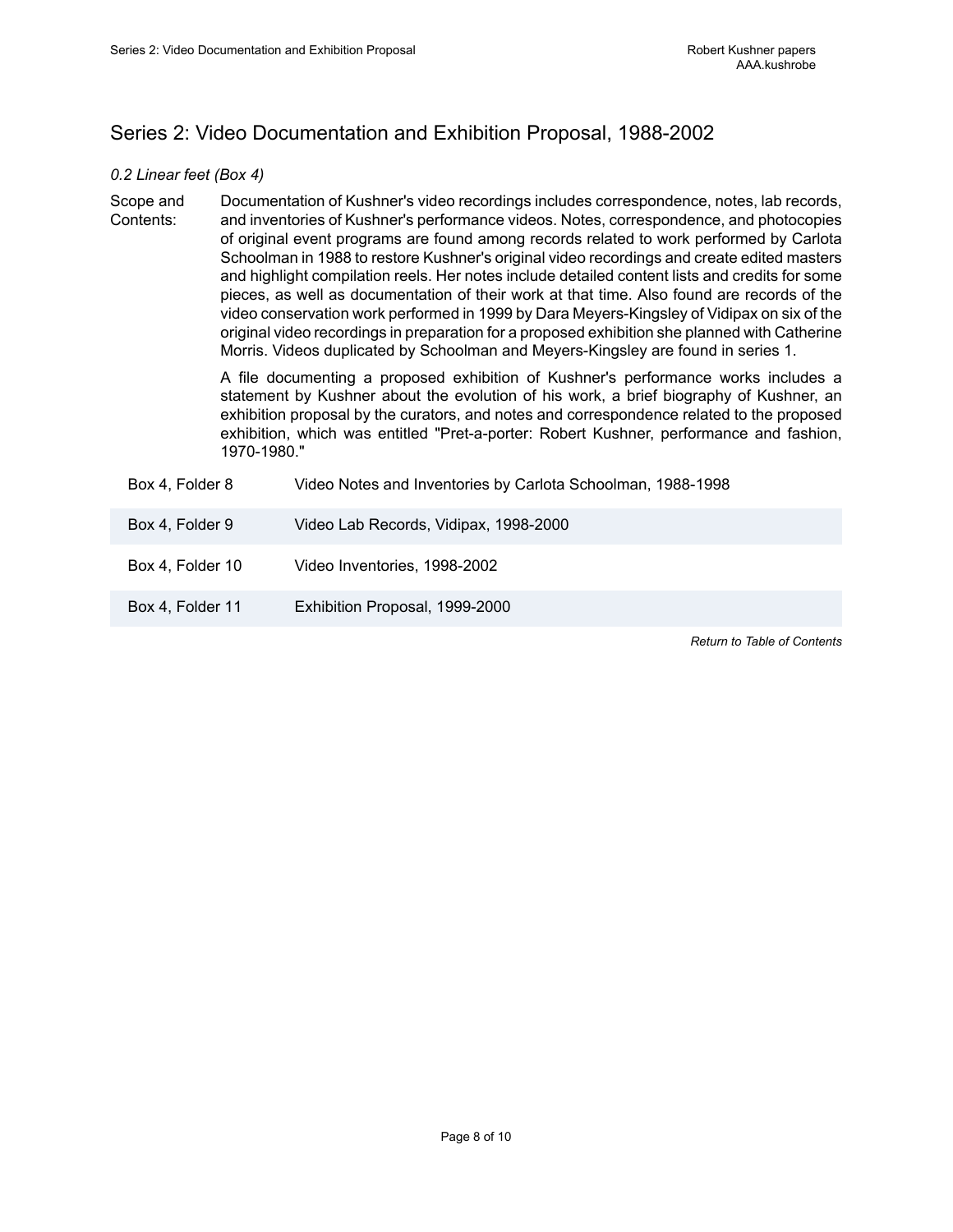# <span id="page-10-0"></span>Series 3: Research Material on Amy Goldin, 1971-2011

#### *0.7 Linear feet (Boxes 4-5)*

- Scope and Contents: Subject files compiled by Robert Kushner regarding critic Amy Goldin (1926-1978), Kushner's former teacher and close friend, contain mainly photocopies and include published and unpublished writings, letters to and from Goldin, photographs, biographical material, and writings. A small amount of original primary sources are found, including letters from Goldin to Kushner, photographs of Goldin, slides of artwork shown at A.I.R. Gallery, and writings.
- Arrangement: Arrangement is alphabetical by subject, with published books and a catalog filed at the end of the series.

| Box 4, Folder 12    | A.I.R Exhibition, 1978<br>Contains a photocopied review and slides of artwork.<br>Notes:                                                                                                                                      |  |
|---------------------|-------------------------------------------------------------------------------------------------------------------------------------------------------------------------------------------------------------------------------|--|
| Box 4, Folder 13    | Antin, Eleanor, 2002<br>Notes:<br>Photocopied exhibition announcement with essay by Amy<br>Goldin                                                                                                                             |  |
| Box 4, Folder 14    | Biographical File, 1971-2009<br>Notes:<br>Contains original photographs dated 1971-1978, photocopies<br>of materials dating from the 1940s through the 1970s, as well<br>as research notes and correspondence from 2007-2009. |  |
| Box 4, Folder 15    | "The Form of the Timurid Miniature", circa 1975<br>Photocopied typescript of article by Amy Goldin<br>Notes:                                                                                                                  |  |
| Box 4, Folder 16    | Grabar, Oleg and Lavater, Warja, crica 2000<br>Photocopies of letters dated 1974-1975<br>Notes:                                                                                                                               |  |
| Box 4, Folder 17    | Kushner, Robert, 1971-1979<br>Notes:<br>Contains original letters from Goldin to Kushner.                                                                                                                                     |  |
| Box 4, Folder 18    | McConnell, Kim, circa 2000<br>Notes:<br>Photocopied correspondence between Amy Goldin, Kim<br>McConnell, and Robert Kushner, and an essay by Kushner on<br>Goldin and McConnell.                                              |  |
| Box 4, Folder 19    | Schiff, Naomi, 1978, circa 2000<br>Contains clipping fom 1978, photocopied letters from the<br>Notes:<br>1970s, and photocopied, undated writings                                                                             |  |
| Box 4, Folder 20    | Woodman, George, 2007<br>Notes:<br>Photocopies                                                                                                                                                                                |  |
| Box 4, Folder 21-23 | Published and Unpublished Writings, 2007<br>Photocopies and print outs of published and unpublished<br>Notes:<br>writings, with annotations by Robert Kushner                                                                 |  |
| Box 5, Folder 1     | Unpublished Letters to Editor by Goldin and Kushner, circa 2000                                                                                                                                                               |  |
|                     |                                                                                                                                                                                                                               |  |